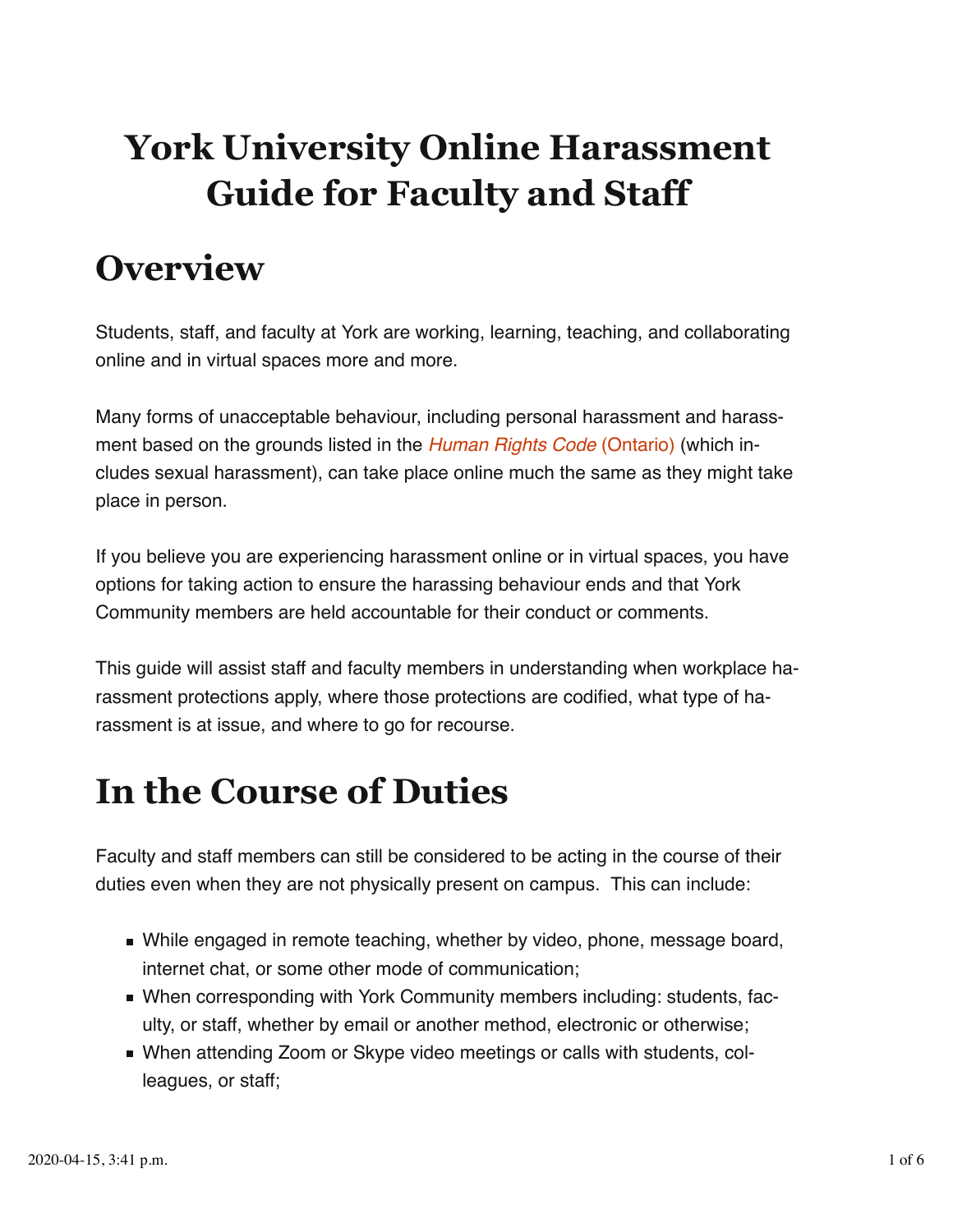- When using Moodle or other similar online learning platforms;
- At conferences or other off-campus events or meetings;
- **Nhile at working lunches or dinners.**

The common feature of the examples listed above is that there is some real connec‐ tion to the faculty or staff member's work for York University at the time and in the context when the alleged harassment occurred.

The alleged harasser (the person(s) you believe is harassing you) must be a York Community member. A **"York Community member"** is a broadly defined but gener‐ ally refers to students, staff and faculty. There are other categories of people, who have special and unique relationships to York, that may also be covered by some or all of these policies. If you are uncertain you may contact the Centre for Human Rights Equity and Inclusion for summary advice and direction.

# **Law and Policy**

Alleged harassment taking place in any of these virtual or off-campus work contexts may be defined and prohibited under the following laws or policies:

- *Human Rights Code* (Ontario)
- *Occupational Health and Safety Act* (Ontario)
- Collective Agreements (where applicable)
- *Policy on Racism* (York University)
- *Workplace Harassment Prevention Policy* and *Workplace Violence Prevention Policy* (York University)
- *Code of Student Rights and Responsibilities* (York University)
- **Policy on Sexual Violence (York University)**

You may wish to consult the policies above to confirm the specific definition of ha‐ rassment which might apply to your situation.

#### Two Kinds of Harassment

The law recognizes two kinds of harassment, and there are some differences in policy and procedure depending on what is happening.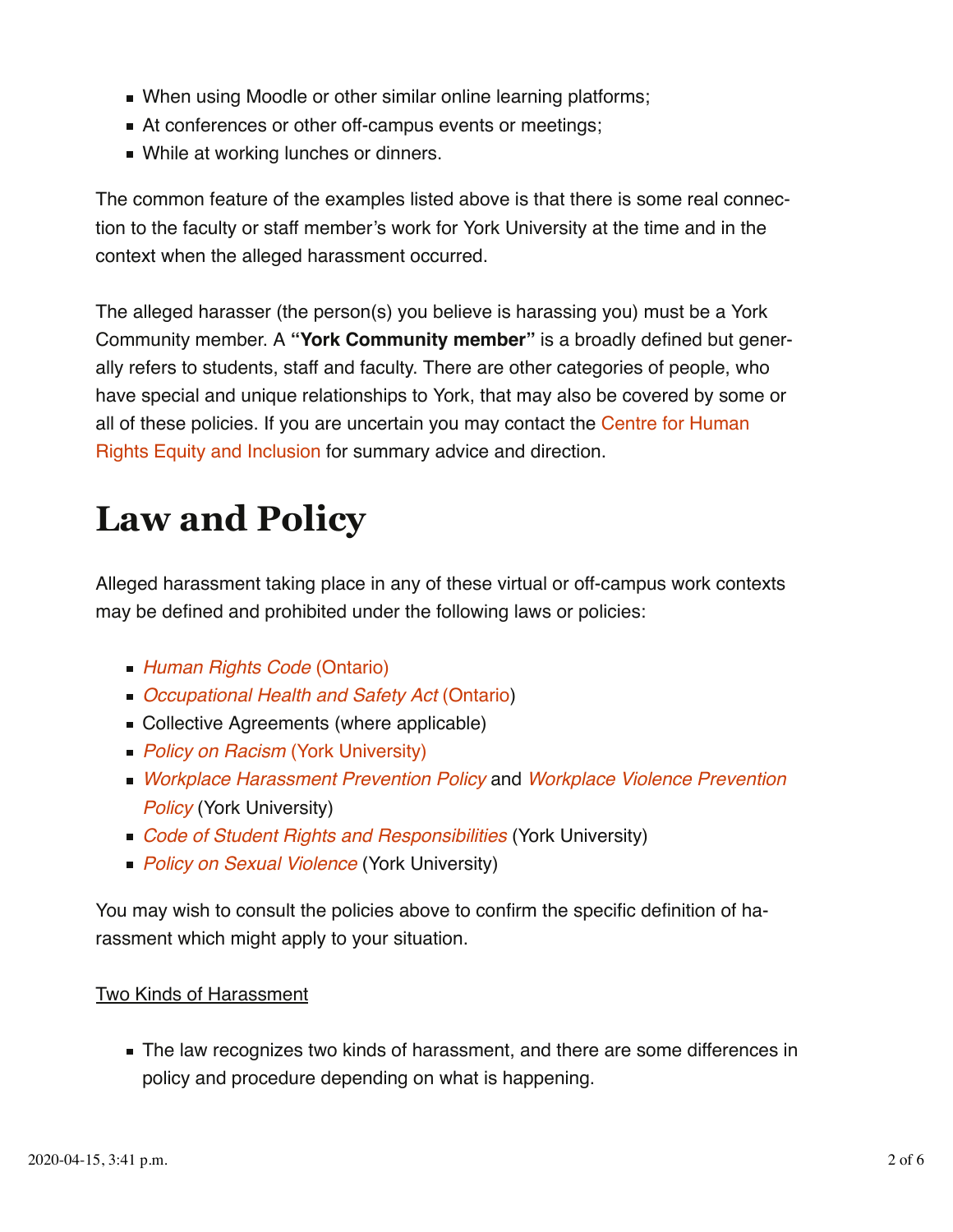- "**Personal harassment**" refers to harassing conduct or comments generally.
- "*Code***-based harassment**" is specific to harassing conduct or comments in which a person's protected identity or characteristics are a factor which is de‐ fined by the *Human Rights Code* (Ontario).
- "**Sexual harassment**" is a type of *Code*-based harassment, but for public policy reasons, it is addressed in a separate and specific policy and by a dedicated office at all Ontario universities, including York University. At York University this is the *Policy on Sexual Violence* and the Centre for Sexual Violence Support, Resources and Education ("the Centre").
- For purposes of identifying your next steps, it is advisable to give some thought to which kind of harassment you are experiencing. If you are unsure, the Centre for Human Rights Equity and Inclusion can provide summary advice which may help clarify the question for you.

### **Recourse**

An individual staff or faculty member's recourse for alleged harassment (online, offcampus, or in-person) depends on two factors:

- the category of the York Community member who has engaged in the alleged harassing conduct
- whether the concern is about personal harassment, *Code*-based harassment, or *Code*-based sexual harassment.

#### **Harassment**

Alleged behaviour by a York Student:

If the person is a student, the Office of Student Community Relations (OSCR) oversees the Code of Student Rights and Responsibilities which governs stu‐ dent conduct. OSCR can assist the staff or faculty member to engage the dis‐ pute resolution and/or complaint process under the *Code*. All complaints about student conduct or comments, whether *Code-*based or not (with the exception of sexual harassment), begin with OSCR.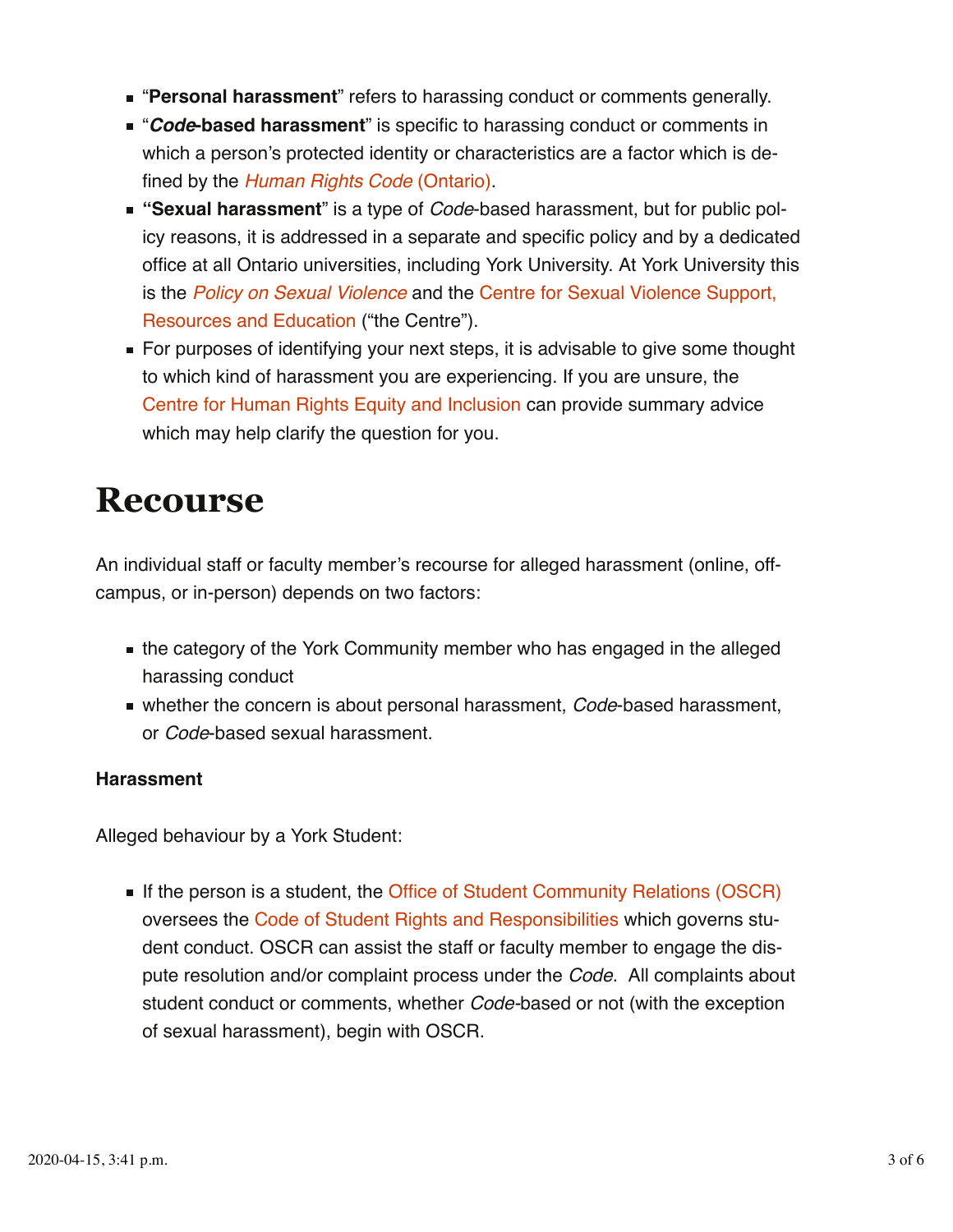Alleged behaviour by a Staff or Faculty Member

### **Option 1** – *Occupational Health and Safety Act*

- The Occupational Health and Safety Act (OHSA) addresses workplace harassment and violence.
- The definition of workplace harassment and violence is broad.
- OHSA requires workplaces to have a process to investigate complaints of workplace harassment or violence.
- If the person is a staff member or faculty member, the Human Resources Department oversees the *Workplace Harassment Prevention Policy* and the *Workplace Violence Prevention Policy*.
- Human Resources can initiate an investigation into concerns about the conduct or comments of any staff or faculty member, including both personal harass‐ ment and *Code*-based harassment.

#### **Option 2** – using the *Human Rights Code*

- The *Human Rights Code* (Ontario) also addresses harassment (and discrimination) based on a protected identity or characteristics.
- Complaints against staff or faculty members can also be brought through the the Centre for Human Rights Equity and Inclusion, but only in cases involving *Code*-based harassment (except sexual harassment, see below).
- Contact the Centre for Human Rights Equity and Inclusion for assistance.

#### **Option 3** – through a Collective Agreement

- Certain harassment concerns may also be addressed through the labour relations regime, as a grievance brought through the appropriate bargaining unit (where applicable). This applies to both personal harassment and *Code*-based harassment.
- Contact your Union for assistance (see links below in Resources).

#### **Sexual Harassment**

All sexual harassment complaints must first be brought to the Centre for Sexual Violence, Response, Support and Education. From there, other University of‐ fices including the Centre for Human Rights Equity and Inclusion may become involved as necessary, but the Centre is the initial point of contact. The Centre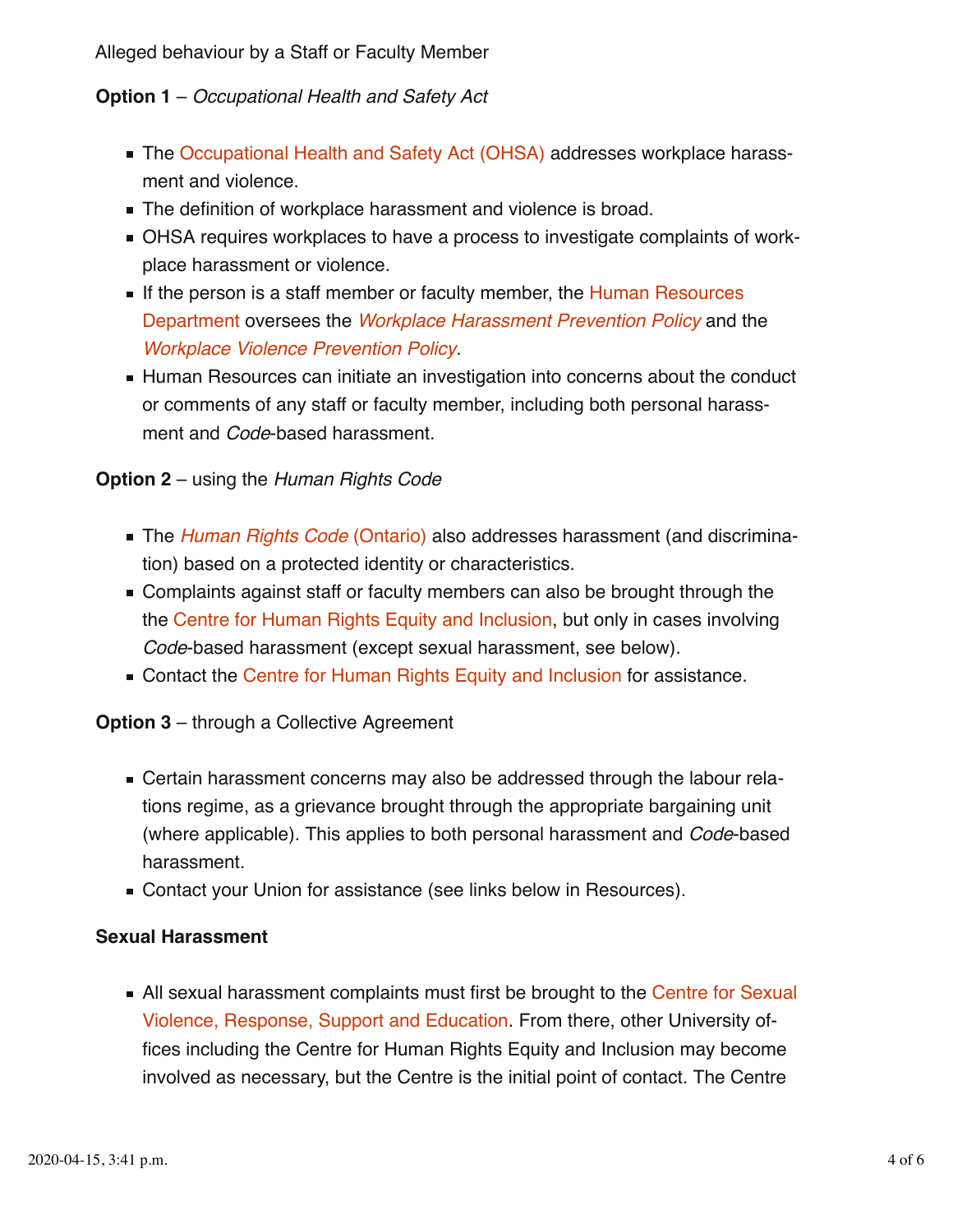can provide information about procedural options, and other forms of support.

■ You can always reach out to your Union as well.

### **Further Guidance**

York University is a large institution with a broad and diverse community of staff, students, and faculty. As summarized above, there are a number of policies and proce‐ dures which have been developed to ensure the needs of this community are met and to comply with legislative requirements. This network of policies can appear confusing or daunting when someone is faced with a harassing situation.

The Centre for Human Rights Equity and Inclusion is available for confidential con‐ sultations to provide summary advice and information regarding the workplace harassment protections and procedures in place at York University.

## **Resources**

**Centre for Human Rights Equity and Inclusion (REI)** 416-736-5682, Fax: 416-650-4823 2070 Victor Phillip Dahdaleh Building rights@yorku.ca www.yorku.ca/rights

**The Centre for Sexual Violence Response, Support and Education (the Centre)**

416-736-5211 (24/7) 301 York Lanes thecentre@yorkuca http://thecentre.yorku.ca/

### **Office of Student Community Relations (The OSCR)**

416-736-5231, Fax: 416-736-5565 W128 Bennett Centre for Student Services oscr@yorku.ca http://oscr.students.yorku.ca